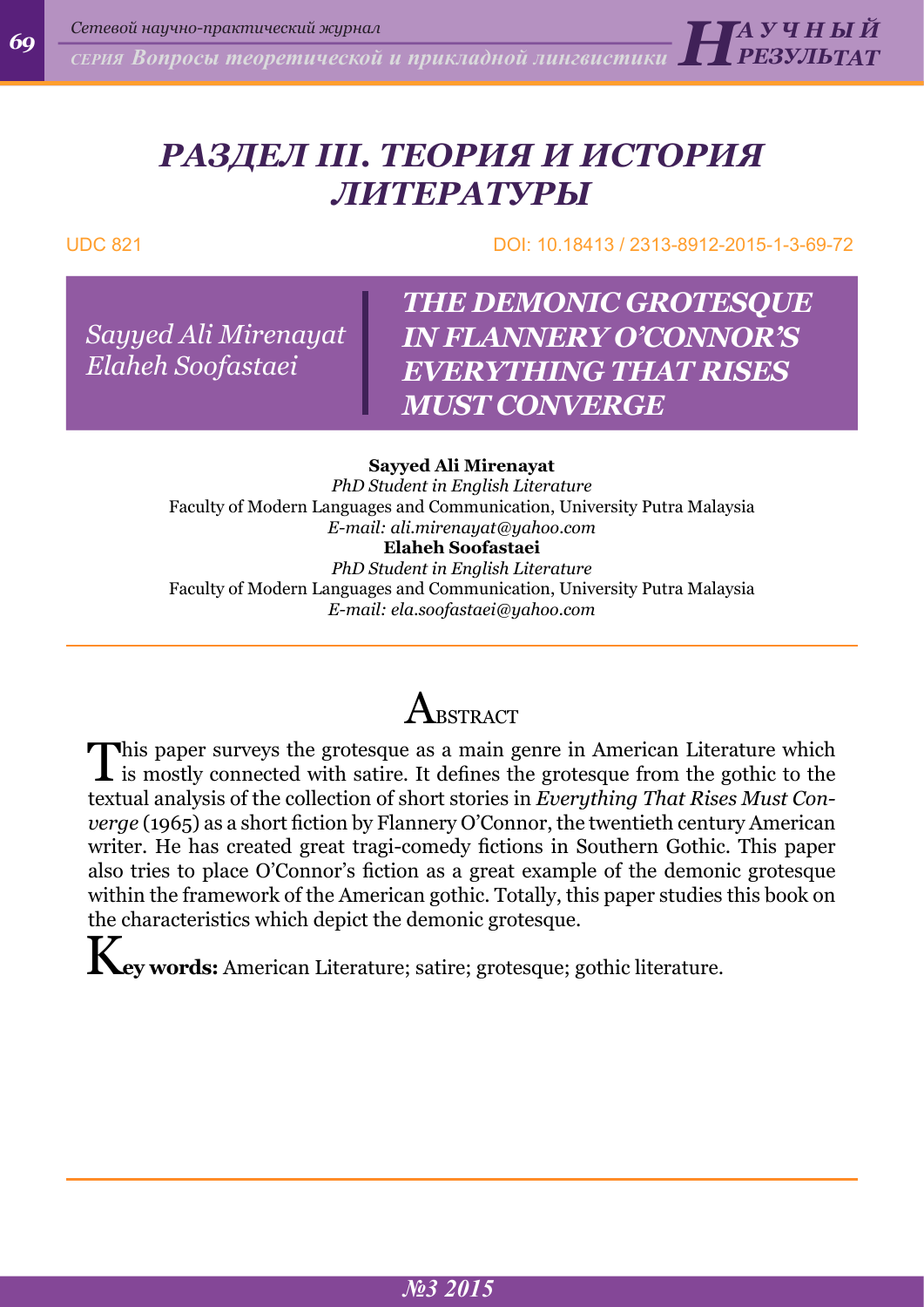

#### **Introduction**

Flannery O'Connor, an American novelist and short story writer, has written tragi-comedy fictions in 'Southern-Gothic' which is "a term describing the work of modern Southern writers like Truman Capote, Flannery O'Connor, Carson Mc. Cullers, William Faulkner, Eudora Welty and others, who were, or, are preoccupied with the private visions and psychological distortions of lonely characters in small loveless communities in the Southern U.S." [9, p. 397].

Violence is as a natural consequence of the religious fundamentalism which controls the Southern society in the time of O'Connor. This violence, every now and then, seem to prevent the appearance of grace. Therefore, O'Connor combines horror and humor with the idiom and manner of her society in her fiction. As a result, Southern life is strangely suitable for the creation of grotesque fiction. Her characters and settings reflect her native Georgia, as she has an eager ear for the dialect of Georgian farm folk. She says that,

My own feeling is that writers who see by the light of their Christian faith will have, in these times, the sharpest eyes for the grotesque, for the perverse, and for the unacceptable. … The novelist with Christian concerns will find in modern life distortions which are repugnant to him, and his problem will be to make these appear as distortions to an audience which is used to seeing them as natural; and he may well be forced to take ever more violent means to get his vision across to this hostile audience. … to the hard of hearing you shout, and for the almost blind you draw large and startling figures. [3, pp 805-806].

O'Connor tries to illustrate the techniques of distortion and grotesque exaggeration. Her characters are not complete figures in having compassion, love, confidence, and self-knowledge. With her distinguished style for simplicity, she always states the truth about happenings and characters. Her grotesque characters are mostly used as satiric devices to show social, political, economic and religious themes. She masterfully uses satire in her works through exaggerating and distorting of the characters and events.

The family in a Flannery O'Connor story is more often than not incomplete: one or more parent is dead or gone; children or the young do battle with widowed mothers or fathers, or with uncles, great-uncles or grandparents: the old chafe lives with hostile or indifferent children. [2, p. 23]

This paper tries to characterize the demonic grotesque in this O'Connor's work concerning distorted characters, terrifying violence, caustic humor and satire, and irony.

#### **Main part**

O'Connor usually looks at the conflict between two generations of the same family. In *Everything That Rises Must Converge* (1965) that is borrowed its title from the French paleontologist Teilhard De Cahrdin's *The Phenomenon of Man*, there is a collection of nine stories. Chardin believed in Darwin's theory of biological evolution in which different species go into higher and higher forms of consciousness.

Therefore, Everything That Rises Must Converge is a collection of stories about the enlargement of vision. The characters share in the rising action of the title, toward a convergence with Christ at the summit of time. Of course, Miss O'Connor portrays degrees of illumination and uses a variety of genres: tragic, comic, tragicomic, [and] satiric. [8, p. 89].

In this collection, O'Connor illustrates the rebel of the black people, and the big gap between the young and old generations by two characters: Julian and his mother Mrs. Chestny. Julian is modern and open-minded person who is completely different from his mother as a Southern orthodox woman who is proud of being a descendent of an upperclass family, 'the Godhighs'. To her, the rebellion of the blacks is acceptable on condition that there is no convergence. Oppositely, Julian is considered as enlightened and liberal person has different views from his mother's thoughts and attitude towards the Negroes. From the beginning of the story, O'Connor shows Julian's indifference towards his mother. He thinks about different views of unlikely ways and means to teach her mother a lesson.

The story starts with Julian taking his mother to an unseparated bus for the whites and the blacks. In there, a black lady wearing a green and purple hat similar to that of Mrs. Chestny's. All at once, the black lady and Julian and his mother get down from the bus at the same destination. They quarrel together and after some time leave the scene. In the story.

When the civil rights Movement was in full swing and desegregation in the South an actual fact and blacks had begun to externalize those thoughts and feelings of anger they had repressed so long, she finally saw fit to write a story in which a black would take a key, and very active role. [8, p.7]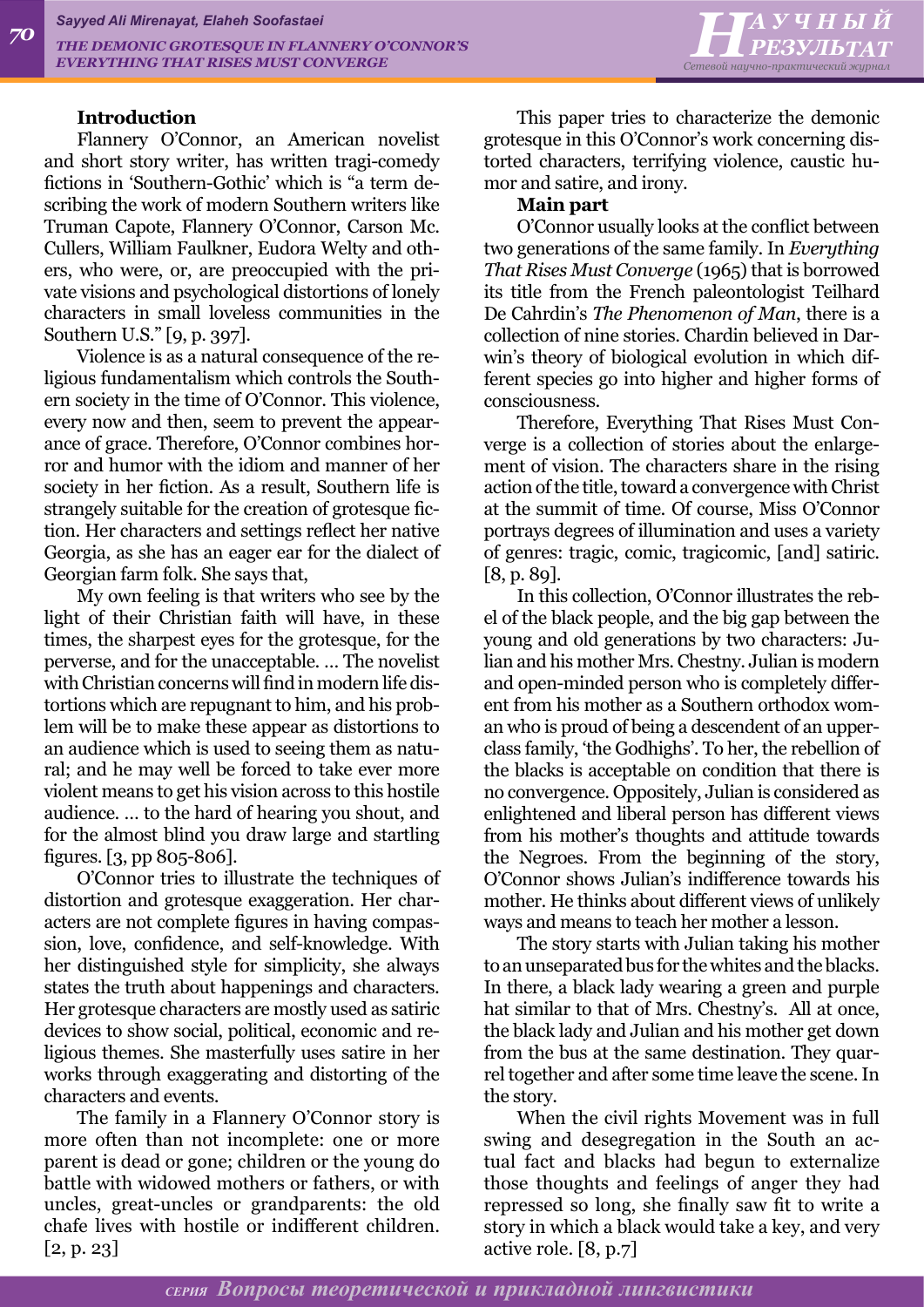Therefore, the writer sets the story in the condition of the grotesque in contemporary Georgia. Mrs. Chestny's thinking about the black lady in the bus who is wearing identical hat like hers is an ironical humor. Moreover, 'hat' is a symbol showing the fact that the Negroes' economic situation is as good as the whites. She looks at the black lady as if she is a monkey that had stolen her hat. This is the way that O'Connor uses her characters as satirical tools to show the political and economic status of her society. Violence in the story shows itself. So, there is a weird co-existence of humor and violence in the story, both along with the demonic grotesque. The theme is more about racism that O'Connor focuses on it.

The writer illustrates Julian's relationship with his mother as a love-hate relationship as Julian loves her due to depending on her and at the same time he is hatred of her mother because of her views. Therefore, characters are mentally weak and dependent and can be called psychological cripples. O'Connor gives an ironic twist to the story and throughout the story her character Julian is obsessed with the thought of teaching lesson in which the black lady is the teacher and the student is Julian, not his mother. And this is the irony of the story. The story shows the changing social in the American South, especially in the time of the writer. It deals with the fall of aristocracy and the rebellion of the poor whites.

Another main theme is the religiosity of the people of South, shown in the story by two key characters, Mrs. May and Mrs. Greenleaf. Although Mrs. May knows herself as a respectable Christian lady, she says to her boys, "I don't like to hear you boys makes jokes about religion. If you would go to church, you would meet some nice girls". [8, p.35] Opposite of this materialistic character, is a superstitious lady Mrs. Greenleaf who is mystic engaged with 'prayer healing', to an extent that Mrs. May says, "Jesus would be ashamed of you" [8, p. 31]. Then, the superficial religiosity of Mrs. May counteracts with Mrs. Greenleaf's fundamentalist faith in religion.

As I mentioned before, the story explores the mother-and-son relationship. Here also, Mrs. May, as a widow, runs a farm to support her and her sons. Her sons are both irresponsible and indifferent to the chores and different problems of their mother. On the other hand, Mrs. Greenleaf's boys are really positive and successful in their life. The end of the story contains an ironic comic.

The tone of the story, meanwhile, is governed by a carefully modulated comic control, whereby seemingly gratuitous violence is subsumed under a vision of order. [6, p.23]

The death of Mrs. May makes the end of the story a violent one. It makes the story a great combination of humor and violence which is simultaneously grotesque. On the other side, Mr. Greenleaf completes the grotesque end by shooting the bull four times. Then, the unexpected death of Mrs. May shows readers the radical social transformation at work. Her death is a symbol of convergence.

The violence of her death reveals the dark beauty of the story, the beauty of a rising action that resolves harsh opposites into a converging unity. [8, p.92]

From the beginning of the story, Mrs. May is shown doing her best to keep her control over the Greenleafs. The religious and social elements are united with the theme of the story.

In another short story, we can see a relationship between grandfather, Mark Fortune, and his granddaughter, Mary. Mark as a rich farm owner allows his daughter and family to farm his land, though he hates his son-in-law, Pitts. This story also sets in rural Georgia in which the story illustrates the economic advances of the old South and also the emergence of the new South. Mr. Fortune imagines himself as the pioneer of advance and is happy for selling his land with the idea to see his rural and uncivilized environment developed and modern. He is a man of developed dreams, albeit he is seventy-nine years old.

This story also contains violence and is not lack of comedy. Mary is placed between her father and her grandfather. She loves her grandfather and simultaneously respects her father who beats her because he can hurt Mr. Fortune through Mary.

Thus, Mary Fortune Pitts is the victim of both men. She is used by her grandfather much as young Tarwater is used by the old prophet as a means of extending his will into the future. She is used by her father as the instrument of his own revenge. She is both a projection of Pitts's rage and of Fortune's hopes, as ambiguous and impersonal a character as the wilderness she loves. [4, p. 110]

This is the convergence of the features of Fortune and Pitts in Mary that brings about the misfortune in the story.

In another short story, there is also another mother-son relationship which is intertwined with the religious beliefs of people of the South. It also treats the racial theme in a higher extent. It is about